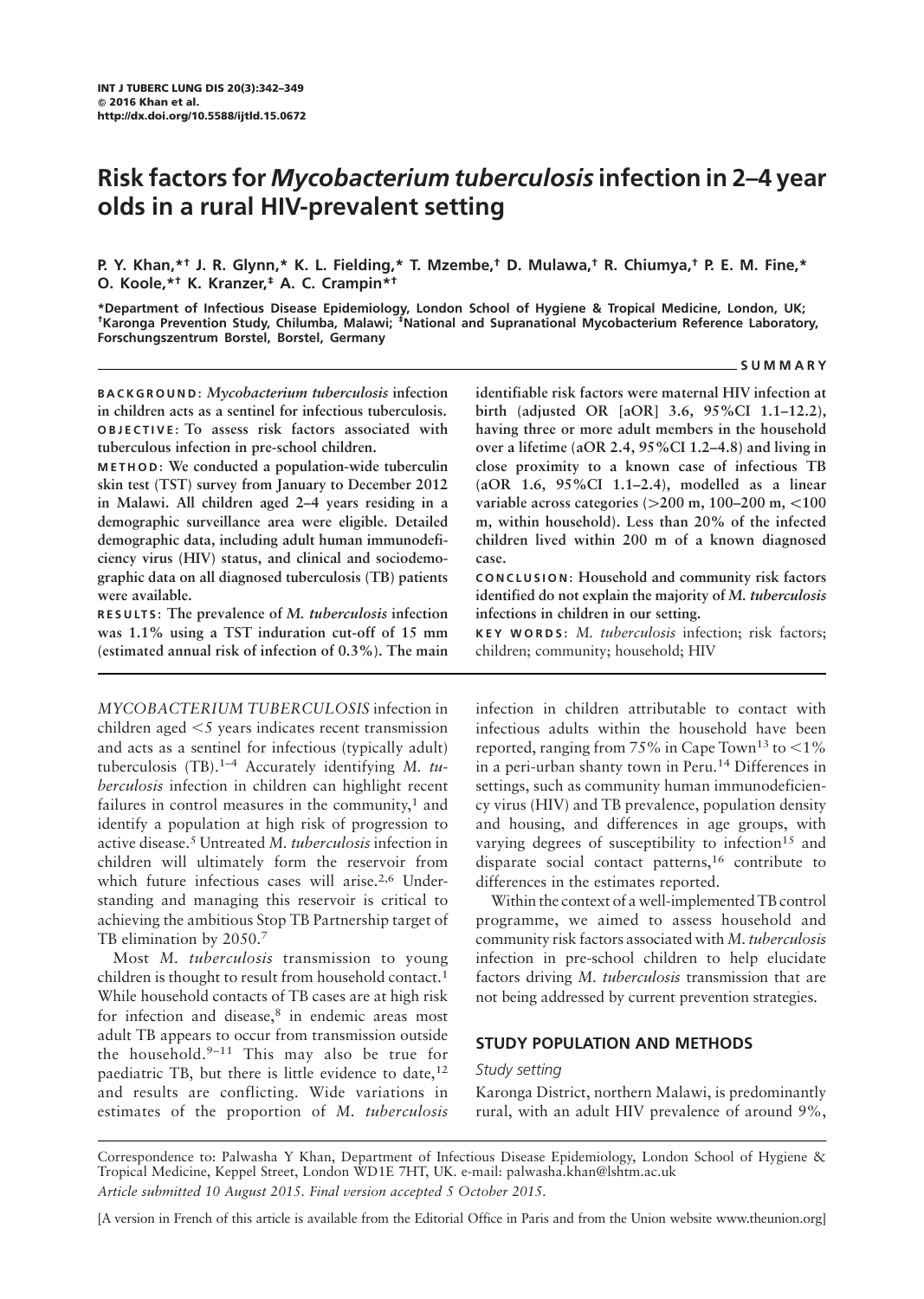and an incidence of new smear-positive TB of 87 per 100 000 adults per year.<sup>17</sup> Bacille Calmette-Guérin (BCG) vaccination is administered to children on first health system contact (usually birth) as part of the Expanded Programme on Immunisation.

The present study was conducted in the Karonga demographic surveillance site (DSS), with a population of approximately 36 000, which has been described in detail elsewhere.<sup>18</sup> The entire population is seen annually for re-census and related surveys, and 97% of all births and 99% of all deaths are reported by key informants.18 Key informants are responsible community individuals who are trained to report vital events at a monthly meeting at which they are given a nominal sum (of about US\$3) as compensation.<sup>19</sup> The demographic data include detailed information on family relationships, household socio-economic status, global positioning system (GPS) co-ordinates, dwelling structure, screening for chronic cough  $\geq 2$ weeks among those seen) and vaccination history of children aged  $\leq 5$  years. Adult HIV status (age  $\geq 15$ years) was collected in HIV prevalence surveys from 2007 to 2011 and other studies.

### **Participants**

We conducted a population-wide tuberculin skin test (TST) survey in 2012 among all children aged 2–4 years residing within the DSS at the time of household recruitment. Children whose mothers were known to be HIV-positive at the time of delivery were defined as HIV-exposed, while children whose mothers were HIV-negative after or up to 1 year before their birth were defined as non-HIV-exposed.

A composite dwelling index was generated based on the building materials used and the presence or absence of glass windows.20 A composite asset index was constructed by summing the ownership of household items, weighted by the monetary value of each item, to create an asset score.<sup>21</sup> The lowest 10-15% scores were coded as '1', the highest 15% as '4' and the middle groups were divided into '2' and '3' to create the respective socio-economic indices.

#### Diagnosed tuberculosis cases

The Karonga Prevention Study (KPS) collaborates with the district National Tuberculosis Programme to support core TB prevention and care activities. Bacteriological (including smear and culture status), demographic (including GPS co-ordinates of TB case household/s) and clinical (including HIV status) data were available from an ongoing prospective cohort of all patients starting treatment for TB in the district.<sup>17</sup> A total of 108 adult (aged  $\ge$  15 years) residents of the DSS were diagnosed with smear-positive pulmonary TB during 2007–2012.

The average annual smear-positive notification rate for each predefined residential area of approximately 450 households was calculated as the number of smear-positive TB cases reported per year per 100 000 population for the period 2007–2012.<sup>22</sup> Distance to the nearest smear-positive pulmonary TB case was calculated using ArcGIS  $10^{\circledast}$  software (Environmental Systems Research Institute, Redlands, CA, USA). A categorical variable was generated taking into account the variation in distance to the closest neighbour within the DSS. Preparatory work with parents identified that children aged  $\leq$  years did not generally venture further than 'calling' distance from home, which was estimated to be about 200 m. The variable was therefore categorised to include household contact, neighbourhood contact (resident within 100 m; resident within 100–200 m) and children who lived  $>200$  m from a known smear-positive TB case (baseline category).

### Study procedures

Field staff were trained in TST placement and reading according to standard international guidelines,<sup>23</sup> using 2 international units of RT23 (Statens Serum Institute, Copenhagen, Denmark) and measuring the induration 48–72 h later. Periodic blinded comparison readings were done against the same reference reader to ensure consistency of TST reading.

Children with TST  $\geq 10$  mm were assessed for TBrelated symptoms by field staff, and the results were recorded in the child's health passport. Any child with symptoms suggestive of TB (fever, weight loss, failure to thrive, night sweats or cough) was reviewed by a clinician and referred to the district hospital. The HIV status of the children was not determined unless clinically indicated at the hospital. All children with  $TST \geq 15$  mm were commenced on 6-month isoniazid preventive therapy (IPT) (10 mg/kg once daily) after active disease had been excluded.

#### Case definition

A positive TST was defined as an induration of  $\ge 15$ mm, based on a previous mixture analysis of a tuberculin survey conducted in Karonga in 1980– 1984 to estimate infection prevalence where exposure to environmental mycobacteria is common.<sup>24</sup> To check the suitability of this cut-off, the analysis was repeated in the new data set.

#### Statistical analysis

Mixture analysis of tuberculin data was based on implementation of the Expectation Maximization (EM) algorithm in R (R Foundation for Statistical Computing, Vienna, Austria) by fitting a twocomponent model to the observed profiles of the non-zero indurations,24,25

Annual risk of infection was calculated using the formula:<sup>2</sup>

$$
R \approx (1 - P)^{1/a}
$$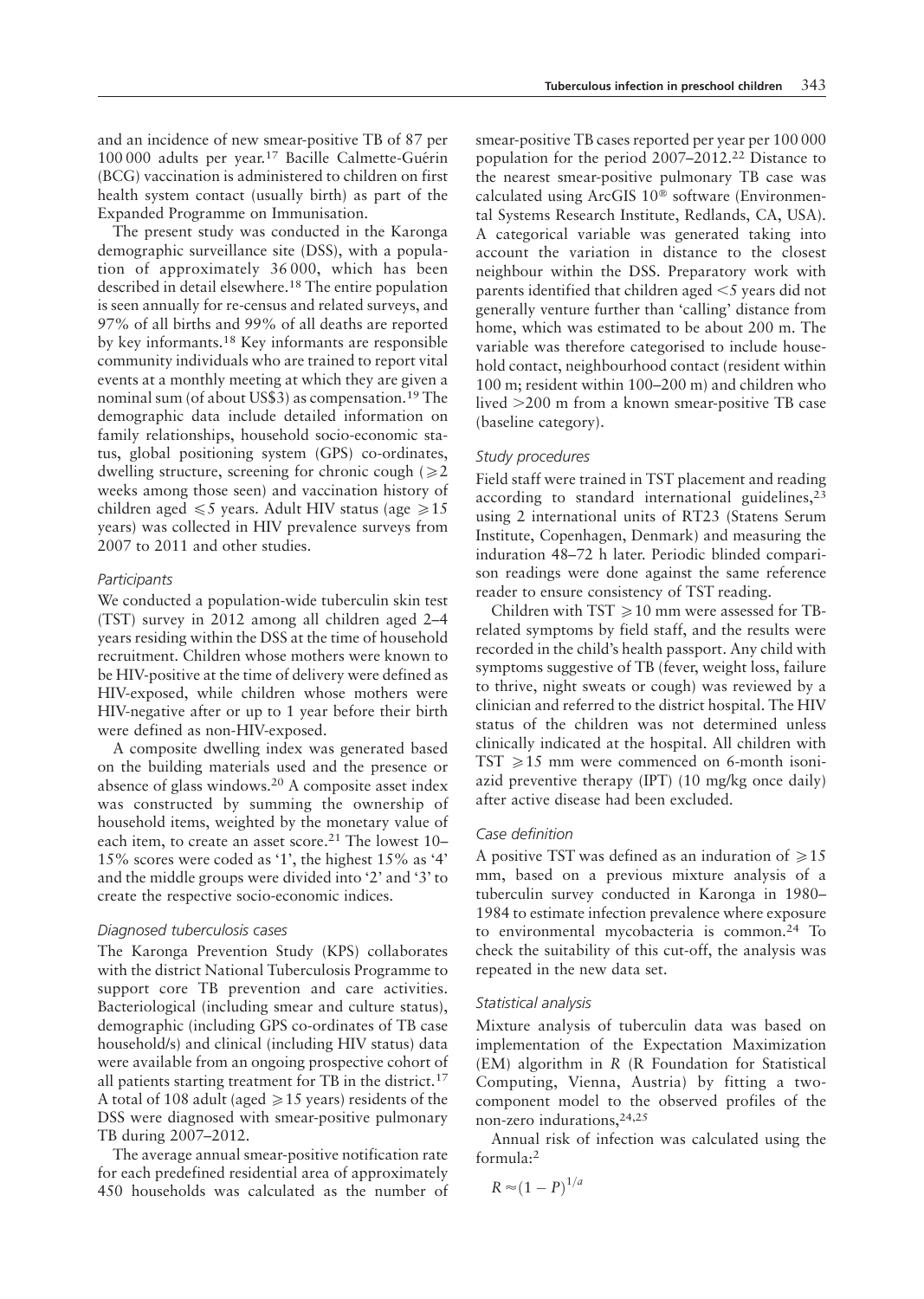

Figure 1 Flow diagram showing study participant flow at each stage from eligibility through to analysis, including non $participation. TST = tuberculin skin test.$ 

where  $R =$  annual risk of infection,  $P =$  proportion of children with 'positive' TST and  $a =$  the mean age of the children.

A random effects logistic regression model taking into account clustering within the residential area was used to assess the relationship between risk factors and TST positivity. The likelihood ratio test was used to assess the overall significance of risk factors, tests for trend and departures from linearity, unless otherwise specified. To prevent over-parameterisation,<sup>26</sup> only those risk factors most strongly associated with the outcome were tested in the multivariable analysis ( $P < 0.1$ ) and limited to a maximum of 4–5 parameters in the fully adjusted model. The population attributable fraction (PAF) was calculated using the formula:27,28

$$
PAF = P'\left(\frac{\theta-1}{\theta}\right)
$$

where  $P'$  = proportion of cases exposed and  $\theta$  = the

adjusted odds ratio (OR) of the association of M. tuberculosis infection in children with the risk factor.

Analyses were performed using Stata v. 13.1 for Mac (Stata Corporation, College Station, TX, USA).

### Ethics approval

The study was approved by the Malawi National Health Sciences Research Committee, Lilongwe, Malawi, and the London School of Hygiene & Tropical Medicine Ethics Committee, London, UK. Written informed consent was provided by a parent or guardian of each participating child.

### RESULTS

A total of 3516 children aged 2–4 years were resident in the DSS and eligible to take part, 3170 (90.2%) of whom underwent a TST (read within 72 h) (Figure 1). Twenty-six children (0.8%) had lived in the same household as an adult with diagnosed infectious TB, and altogether 606 children (19.1%) had lived within 200 m of an adult with diagnosed infectious TB during their lifetime; 87 children (2.7%) were born to HIV-positive mothers, and altogether 470 (14.8%) children had lived in a household with at least one HIV-positive household member.

### Tuberculin data

An inter-rater reliability analysis on a sample of 215 TSTs of reading induration size to within 1 mm was found to be excellent ( $\kappa = 0.85, 95\%$  conference interval [CI] 0.78–0.92), although this does not preclude digit bias; 91.6% of children aged 2–4 years, the majority ( $n = 2340$ ,  $81\%$ ) of whom had been BCG-vaccinated within the first year of life, had no induration in response to TST. The frequency distribution of non-zero indurations, shown in Figure 2, shows a bimodal distribution with modes at 8 mm and 15 mm, and some evidence of digit preference (at 5 mm, 8 mm and 15 mm).

Mixture analysis of non-zero induration data in this study (Figure 3A) generated a two-component



Figure 2 Observed frequency distribution of non-zero TST induration in children aged 2-4 years  $(n = 266)$ . TST = tuberculin skin test.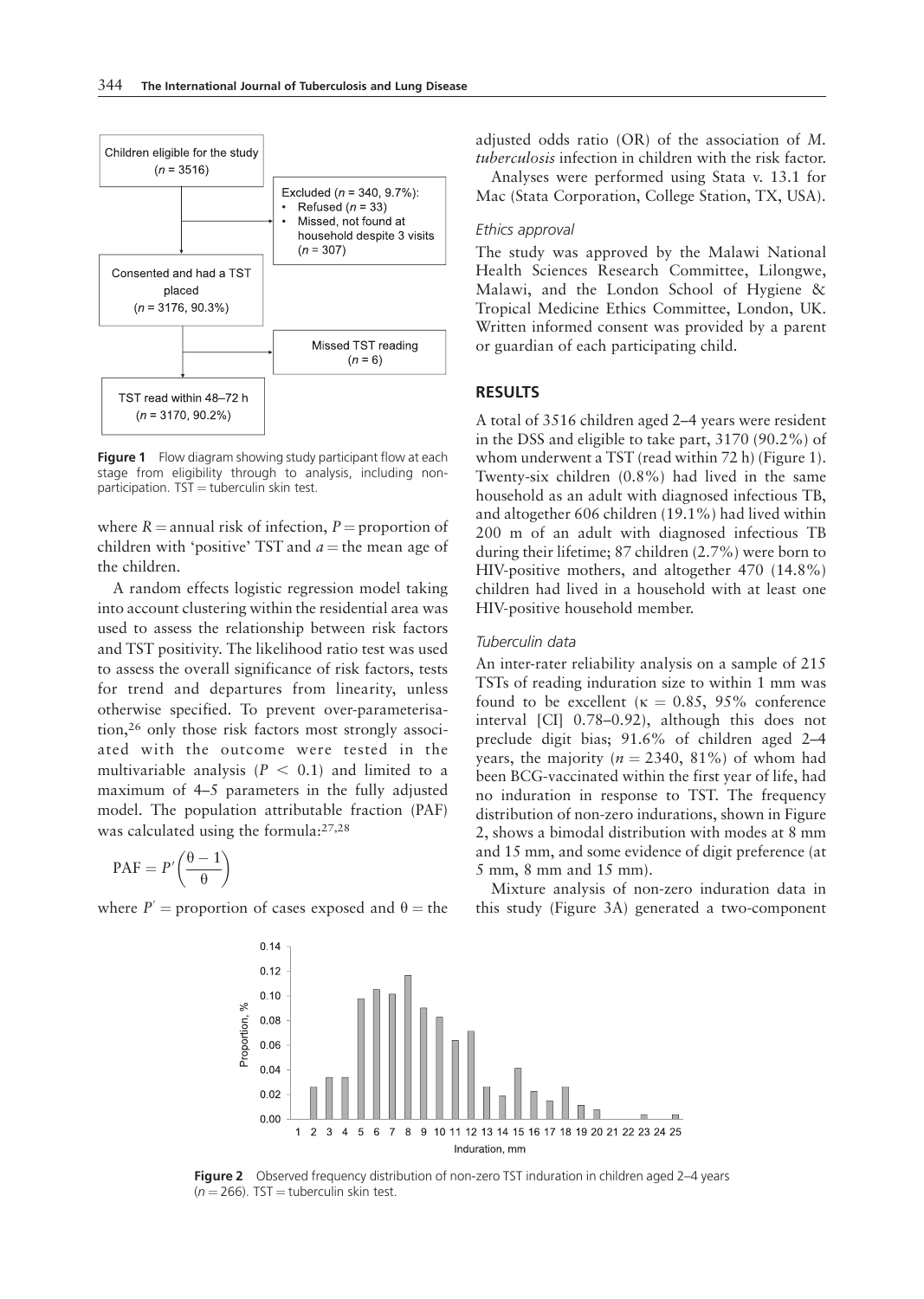

Figure 3 Mixture analysis of tuberculin data A) from 2012 in DSS (current study) and B) from 1980 to 1984 in Karonga District.  $DSS =$  demographic surveillance site.

distribution, with a mean at 7.9 mm representing sensitisation to environmental mycobacteria and/or BCG vaccination, and a mean of 15.9 mm representing M. tuberculosis infection. Mixture analysis of non-zero induration data from Karonga District in 1980–1984, restricted to those in the same age group with a BCG scar, revealed a strikingly similar distribution, with means at 7.7 mm and 16.0 mm (Figure 3B).

Of 2782 non-HIV-exposed children, 2555 (91.8%) had zero indurations, compared to 89.7% (78/87) of HIV-exposed children ( $\chi^2$ ,  $P = 0.5$ ). The median and interquartile range (IQR) of the non-zero indurations were similar in HIV-exposed ( $n = 9$ , median 8 mm, IQR 8–15) and non-HIV-exposed children ( $n = 227$ , median 8 mm, IQR 6–11).

### Prevalence and estimated annual risk of M. tuberculosis infection

Of the 3170 children, 35 had a TST induration of  $\geq 15$  mm, giving an estimated M. tuberculosis infection prevalence of 1.1% (95%CI 0.8–1.6), adjusted for clustering by residential area. The mean age of children included in the analysis was 3.5 years, giving an estimated average annual risk of M. tuberculosis infection (ARTI) of 0.3% (95%CI 0.2–  $(0.5)$ .

### Risk factors associated with prevalent M. tuberculosis infection

Distance from the nearest known TB case during the child's lifetime, being resident in an area with an average smear-positive notification rate of  $>30/$ 100 000 population/year (community M. tuberculosis exposure), being born to an HIV-positive mother, cohabiting with  $\geq 3$  adult (age  $\geq 15$  years) household members over the child's lifetime, dwelling score and age at BCG vaccination were associated with a positive TST on univariable analysis (Table 1). Adjusting for age and sex did not change the effect estimate for any of the risk factors examined. There was evidence of a dose-response effect of decreasing distance from the nearest known infectious TB case (P trend across categories  $= 0.02$ ), with the highest ORs in those living within the same household, compared to children who lived  $>200$  m from the nearest infectious case.

In a multivariable model, distance from the nearest known infectious TB case, cumulative number of adult household members and maternal HIV status at birth were the only risk factors that remained strongly associated with the risk of a positive TST ( $P < 0.05$ ; Table 2). The adjusted ORs for these three risk factors were similar to the crude ORs.

The odds of M. tuberculosis infection was two-fold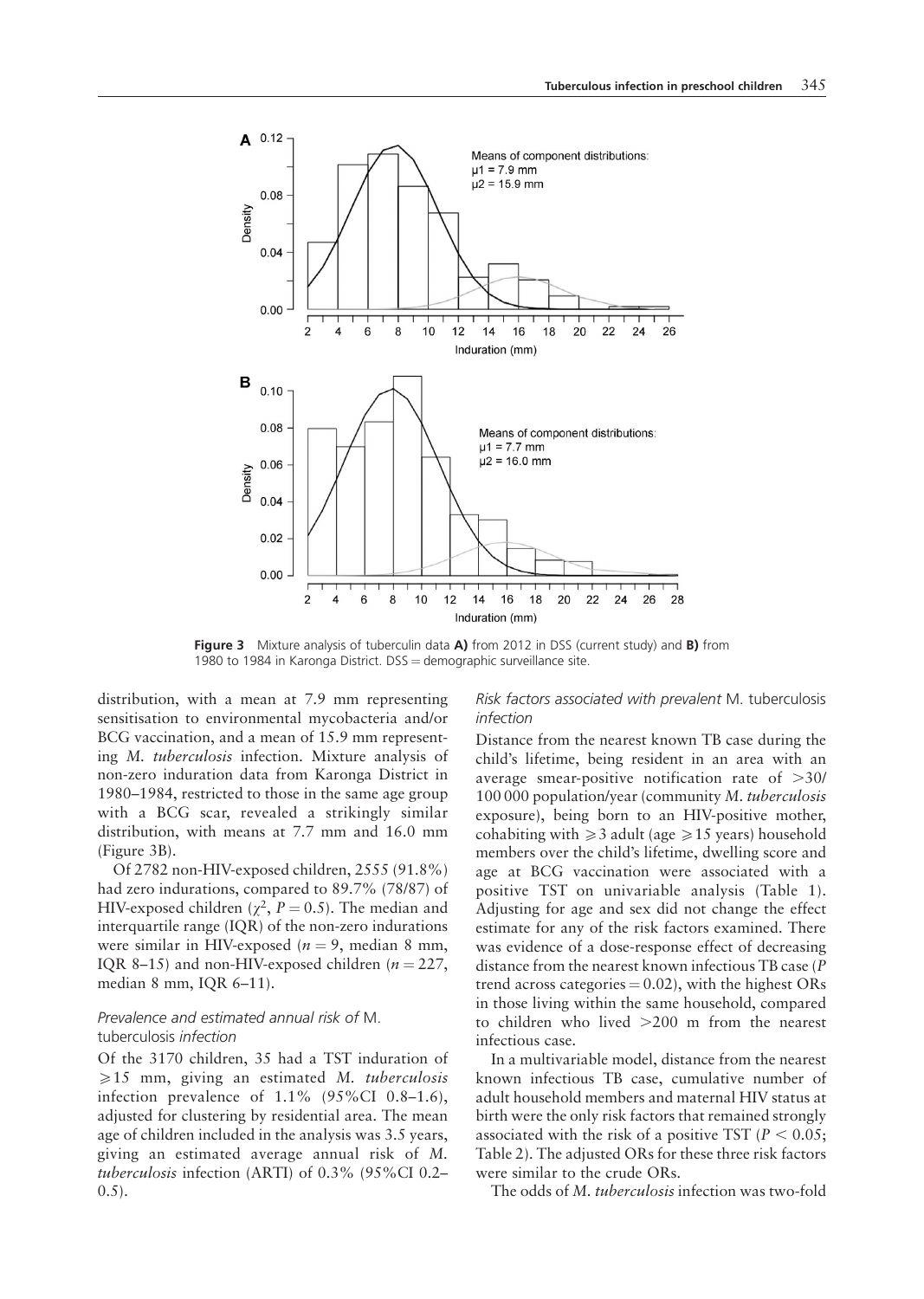|                                                                               | $TST \geqslant 15$ mm        | Univariable*                     |                                          |                                   |                           |
|-------------------------------------------------------------------------------|------------------------------|----------------------------------|------------------------------------------|-----------------------------------|---------------------------|
| Risk factor                                                                   | $n/N$ (row $%$ )             | OR (95%CI)                       | $P$ value                                | aOR $(95\%$ CI) <sup>†</sup>      | $P$ value                 |
| Child-related                                                                 |                              |                                  |                                          |                                   |                           |
| Age, years                                                                    |                              |                                  |                                          |                                   |                           |
| $2.0 - 2.9$<br>$3.0 - 3.9$                                                    | 8/1053 (0.8)<br>12/1088(1.1) | $\mathbf{1}$<br>$1.5(0.6-3.6)$   | 0.31<br>(test for                        |                                   |                           |
| $4.0 - 4.9$                                                                   | 15/1029 (1.5)                | $1.9(0.8 - 4.6)$                 | trend $0.13$ )                           |                                   |                           |
| Sex                                                                           |                              |                                  |                                          |                                   |                           |
| Female                                                                        | 16/1579 (1.0)                | $\mathbf{1}$                     | 0.63                                     |                                   |                           |
| Male                                                                          | 19/1591 (1.2)                | $1.2(0.6-2.3)$                   |                                          |                                   |                           |
| Time since BCG, months<br>$<$ 23                                              |                              |                                  | 0.44                                     |                                   |                           |
| $24 - 35$                                                                     | 2/77(2.6)<br>7/902 (0.8)     | 1<br>$0.3(0.1-1.5)$              |                                          | $\mathbf{1}$<br>$0.3(0.06-1.4)$   | 0.13                      |
| $36 - 47$                                                                     | 9/895(1.0)                   | $0.4(0.1-1.8)$                   |                                          | $0.2(0.02 - 2.1)$                 |                           |
| $\geqslant$ 48                                                                | 10/714(1.4)                  | $0.6(0.1 - 2.5)$                 |                                          | $0.2$ (0.01-5.2)                  |                           |
| Missing                                                                       | 7/582(1.2)                   |                                  |                                          |                                   |                           |
| Age at BCG, days<br>$<$ 7                                                     | 16/1005 (1.6)                | 1                                | 0.05                                     | 1                                 | 0.05                      |
| $\geq 7$                                                                      | 12/1586 (0.8)                | $0.5(0.2-1.0)$                   |                                          | $0.5(0.2 - 1.0)$                  |                           |
| Missing                                                                       | 7/582(1.2)                   |                                  |                                          |                                   |                           |
| Household-related                                                             |                              |                                  |                                          |                                   |                           |
| Dwelling score                                                                |                              |                                  |                                          |                                   |                           |
| (Worst) 1<br>2                                                                | 5/629(0.5)<br>15/1037 (1.5)  | 1<br>$3.2(1.0 - 11.3)$           | 0.05                                     | $\mathbf{1}$<br>$3.2(0.9 - 11.1)$ | 0.05                      |
| 3                                                                             | 4/809(0.6)                   | $1.3(0.3-5.5)$                   |                                          | $1.3(0.3-5.4)$                    |                           |
| $(Best)$ 4                                                                    | 9/560(1.6)                   | $3.4(0.9-12.7)$                  |                                          | $3.4(0.9-12.6)$                   |                           |
| Missing                                                                       | 2/135(1.5)                   |                                  |                                          |                                   |                           |
| Household asset score<br>(Lowest) 1                                           | 7/706 (1.0)                  | 1                                | 0.40                                     | 1                                 | 0.41                      |
| 2                                                                             | 5/712(0.7)                   | $0.7(0.2 - 2.2)$                 |                                          | $0.7(0.2 - 2.2)$                  |                           |
| 3                                                                             | 14/892 (1.6)                 | $1.6(0.6-4.0)$                   |                                          | $1.6(0.6-3.9)$                    |                           |
| (Highest) 4<br>Missing                                                        | 7/715(1.0)<br>2/145(1.4)     | $1.0(0.3-2.8)$                   |                                          | $1.0(0.3-2.8)$                    |                           |
| Total cumulative number of adult household                                    |                              |                                  |                                          |                                   |                           |
| members during child's lifetime                                               |                              |                                  |                                          |                                   |                           |
| $\leqslant$ 3                                                                 | 23/2613 (0.9)                | 1                                | 0.01                                     | 1                                 | 0.02                      |
| >3                                                                            | 12/557(2.2)                  | $2.5(1.2-5.0)$                   |                                          | $2.4(1.2 - 4.9)$                  |                           |
| Resident within 50 m of tarmac or main dirt<br>road                           |                              |                                  |                                          |                                   |                           |
| No                                                                            | 29/2847 (1.0)                | $\mathbf{1}$                     | 0.21                                     | 1                                 | 0.21                      |
| Yes                                                                           | 6/323(1.9)                   | $1.8(0.8-4.5)$                   |                                          | $1.9(0.8 - 4.5)$                  |                           |
| Population density in residential area,                                       |                              |                                  |                                          |                                   |                           |
| person/km <sup>2</sup><br>$<$ 250                                             | 12/1027 (1.2)                | 1                                | 0.79                                     | 1                                 | 0.81                      |
| 250-1000                                                                      | 17/1452 (1.2)                | $1.0(0.5 - 2.1)$                 |                                          | $1.0(0.5 - 2.1)$                  |                           |
| $\geqslant$ 1000                                                              | 6/691(0.9)                   | $0.7(0.3 - 2.0)$                 |                                          | $0.8(0.3 - 2.0)$                  |                           |
| TB-related                                                                    |                              |                                  |                                          |                                   |                           |
| Known household infectious TB contact                                         |                              |                                  |                                          |                                   |                           |
| during child's lifetime<br>No.                                                | 34/3150 (1.0)                | 1                                | 0.22                                     | 1                                 | 0.21                      |
| Yes                                                                           | 1/20(5.0)                    | $4.8(0.6 - 37.1)$                |                                          | $5.0(0.7 - 38.5)$                 |                           |
| Distance from nearest known infectious TB                                     |                              |                                  |                                          |                                   |                           |
| case during child's lifetime                                                  |                              |                                  |                                          |                                   |                           |
| $>200$ m<br>100-200 m                                                         | 23/2564 (0.9)<br>6/359(1.7)  | $\mathbf{1}$<br>$1.9(0.8 - 4.6)$ | 0.14<br>(test for                        | $\mathbf{1}$<br>$1.9(0.8 - 4.6)$  | 0.16<br>(test for         |
| $<$ 100 m                                                                     | 5/227(2.2)                   | $2.5(0.9-6.6)$                   | trend $0.02$ <sup><math>\pm</math></sup> | $2.5(0.9-6.5)$                    | trend $0.02$ <sup>#</sup> |
| In same household                                                             | 1/20(5.0)                    | $4.4(0.8 - 45.3)$                |                                          | $4.6(0.8 - 46.8)$                 |                           |
|                                                                               |                              | $1.6(1.1 - 2.4)^{\ddagger}$      |                                          | $1.7(1.1-2.5)^{*}$                |                           |
| Community M. tuberculosis exposure<br>(average smear-positive TB notification |                              |                                  |                                          |                                   |                           |
| rate/100 000/residential area) <sup>§</sup>                                   |                              |                                  |                                          |                                   |                           |
| $\leqslant$ 30                                                                | 10/1476 (0.7)                | $\mathbf{1}$                     | 0.03                                     | $\mathbf{1}$                      | 0.03                      |
| >30                                                                           | 25/1694 (1.5)                | $2.2(1.1-4.6)$                   |                                          | $2.2(1.1-4.6)$                    |                           |
| HIV-related                                                                   |                              |                                  |                                          |                                   |                           |
| Maternal HIV status at birth<br>Negative                                      | 25/2782 (0.9)                | $\mathbf{1}$                     | 0.03                                     | 1                                 | 0.03                      |
| Positive                                                                      | 3/87(3.5)                    | $3.9(1.2 - 13.3)$                |                                          | $4.1(1.2-13.9)$                   |                           |
| Unknown                                                                       | 7/301(2.3)                   | $2.6(1.1-6.1)$                   |                                          | $2.6(1.1-6.1)$                    |                           |

## **Table 1** Risk factors associated with a positive TST ( $\geq 15$  mm) (n = 3170)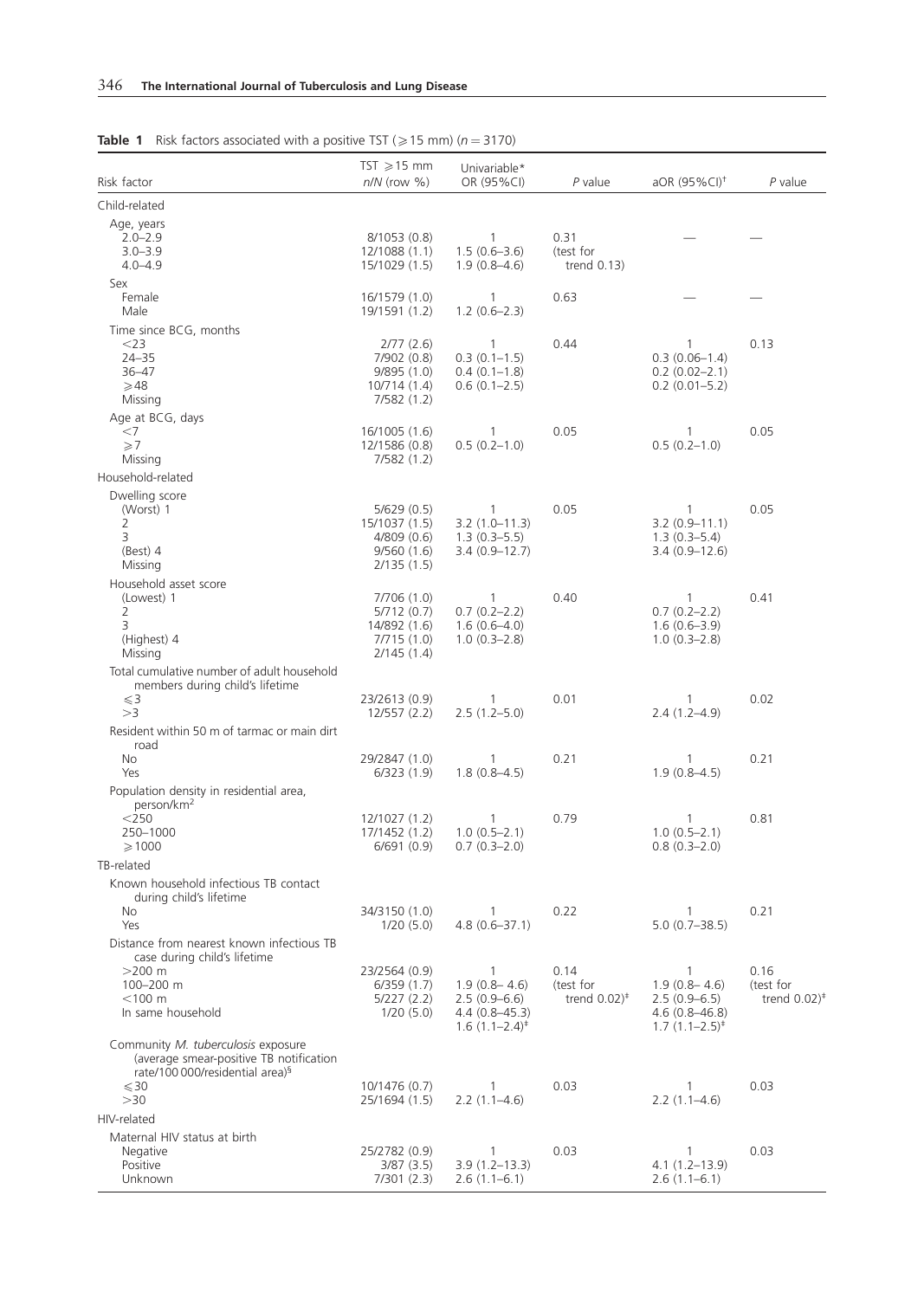| Table 1<br>(continued)                                                             |                                           |                                      |                                    |                                      |                                     |  |  |  |
|------------------------------------------------------------------------------------|-------------------------------------------|--------------------------------------|------------------------------------|--------------------------------------|-------------------------------------|--|--|--|
| Risk factor                                                                        | $TST \ge 15$ mm<br>$n/N$ (row $\%$ )      | Univariable*<br>OR (95%CI)           | $P$ value                          | aOR (95%CI) <sup>+</sup>             | $P$ value                           |  |  |  |
| Total number of known HIV-positive<br>household members during child's<br>lifetime | 27/2700 (1.0)<br>4/319(1.3)<br>4/151(2.7) | $1.3(0.4 - 3.6)$<br>$3.0(0.9 - 7.8)$ | 0.26<br>test for<br>trend $0.12$ ) | $1.2(0.4 - 3.5)$<br>$2.5(0.9 - 7.3)$ | 0.33<br>(test for<br>trend $0.14$ ) |  |  |  |

\* Adjusted for clustering by residential area.

†Adjusted for age and sex.  $^*$ Assuming linear trend across categories (coded 1 = >200 m from nearest TB case, 2 = 100–200 m, 3 = <100 m and 4 = within household). § 21 geographically-defined residential areas.

 $TST =$  tuberculin skin test;  $OR =$  odds ratio;  $CI =$  confidence interval; aOR = adjusted OR; BCG = bacille Calmette-Guérin; TB = tuberculosis; HIV = human immunodeficiency virus.

higher in children living within 200 m of an infectious adult TB case (excluding household contact) compared to children living  $>200$  m from an infectious adult TB case (aOR 2.1, 95%CI 1.0–4.5,  $P = 0.05$ , adjusted for HIV exposure status and number of adult household members). The odds of M. tuberculosis infection in children with known household contact was 3.6 times higher than among children with no known household contact (aOR 3.6, 95%CI 0.5– 28.6,  $P = 0.3$ , adjusted for HIV exposure status and number of adult household members). The proportion of M. tuberculosis infection attributable to nonhousehold contact with diagnosed infectious TB within 200 m (the PAF) was estimated at 17.0%, and the PAF for household contact was 2.3%.

### **DISCUSSION**

Despite the known lack of specificity of TST, tuberculin surveys remain a valuable epidemiological tool and provide important information on trends in tuberculous infection.<sup>29</sup> These surveys are usually undertaken in school-aged children (6–11 years), and there is thus a paucity of data on the risk of recent M.

Table 2 Multivariable analysis of risk factors associated with  $TST \ge 15$  mm ( $n = 3170$ )

| Risk factor                                                                                  | Multivariable model* <sup>†</sup><br>OR (95%CI) | P value |
|----------------------------------------------------------------------------------------------|-------------------------------------------------|---------|
| Total cumulative number of<br>adult household members<br>during child's lifetime<br>$\leq$ 3 |                                                 | N 02    |
| >3                                                                                           | $2.4(1.2 - 4.8)$                                |         |
| Distance from known TB case<br>during child's lifetime                                       | $1.6(1.1 - 2.4)^{*}$                            | 0 O3    |
| Maternal HIV status at birth<br>Negative<br>Positive<br>Unknown                              | $3.6(1.1 - 12.2)$<br>$2.4(1.0-5.6)$             | 0 05    |

\* Adjusted for clustering by residential area.

†Adjusted for all risk factors in the model.

 $*$  Assuming linear trend across categories (coded  $1 = >200$  m from nearest TB case,  $2 = 100 - 200$  m,  $3 = < 100$  m and  $4 =$  within household).

TST = tuberculin skin test; OR = odds ratio; CI = confidence interval; TB =<br>tuberculosis; HIV = human immunodeficiency virus.

tuberculosis infection as inferred by TST positivity in the very young.<sup>30,31</sup> In our study, the prevalence of  $M$ . tuberculosis infection in children aged 2–4 years was approximately 1.1%, using a TST cut-off of 15 mm, yielding an estimated ARTI of 0.3% (95%CI 0.2–  $(0.5)$ .

Using the tuberculin data from Karonga District in 1980–1984, and restricting this study to a comparable population (aged 2–4 years with BCG scar) and the same methods, the estimated prevalence of M. tuberculosis infection was 2.3% (95%CI 1.8–2.8) and the ARTI was 0.7% (95%CI 0.5–0.8). Replication of surveys, with identical antigens and procedures, in the same district and segments of the population (as attempted in this study) is probably the most accurate way to assess changes in the risk of M. tuberculosis infection.<sup>32</sup> Mixture analysis of tuberculin data from this study and from the earlier survey demonstrated strikingly similar two-component distributions, supporting the use of the 15 mm cut-off. The results suggest a reduction in the risk of infection in this age group over time, which is consistent with observed trends in incidence of smear-positive adult TB in the district.<sup>17</sup> Our ARTI estimate of 0.3% may not reflect the ARTI in older children and adults in this setting, due to different social mixing patterns, 33,34 although the determinants of the ARTI in this study population of very young children may in fact reflect the social mixing patterns and transmission dynamics of the mother or main carer.35

The association with neighbourhood TB was expected. A study in a township in Cape Town, South Africa, found a similar doubling in the odds of TST positivity (using  $TST \ge 10$  mm) in children who lived on the same plot as an adult with smear-positive TB, compared to children with no plot-related exposure.3 In a setting with a low-to-moderate TB burden such as Karonga, the relative importance of household transmission might be expected to be greater than in Cape Town, where the very high TB incidence might make community transmission more important. It should be noted that despite the association with distance to the nearest infectious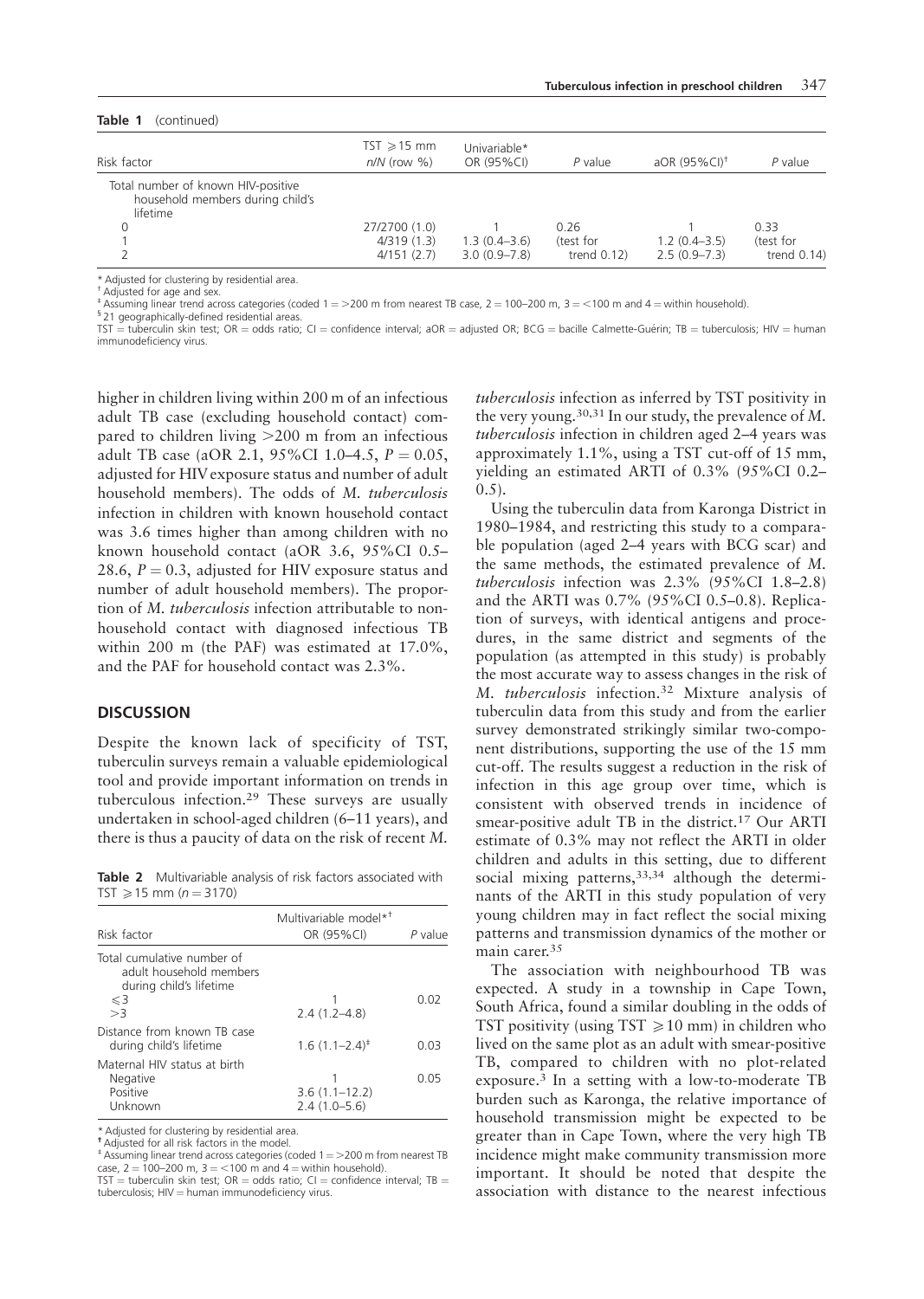TB case, the PAF in our setting was very low, at 2.3% for household contact and 17.0% for neighbourhood (within 200 m), excluding household contact. This suggests that the maximum public health impact of treating all neighbourhood child contacts (aged  $\leq$  5 years) of known adult infectious TB cases with IPT in this population would not be substantial.

Children born to HIV-positive mothers had a 3.6 fold increased odds of M. tuberculosis infection, after adjusting for distance to known TB cases and the number of adult household members. An increased risk of M. tuberculosis infection in HIV-exposed, non-infected children compared to non-HIV-exposed children in early childhood was also seen in a Ugandan study, which used both TST and an interferon-gamma release assay to diagnose M. tuberculosis infection status.<sup>36</sup> We did not know the HIV status of the children or the maternal M. tuberculosis infection status. It is unclear in our study whether the increased risk of M. tuberculosis infection seen in HIV-exposed children is due to increased susceptibility to M. tuberculosis infection following exposure and/or increased exposure, via either occult infectious TB within the household or unmeasured lifestyle factors associated with maternal HIV, such as increased attendance at health facilities.

Interestingly, no association between M. tuberculosis infection and population density was found. A plausible explanation may be that M. tuberculosis infections in young children in this community occur as a result of social mixing, which is unrelated to the population density of the area in which the child resides. There may be more undiagnosed infectious TB cases among females (the usual care givers of young children in rural Malawi), particularly in areas with lower population density, which are further from primary health care facilities than areas with the highest population density. A study is currently ongoing in the DSS to see if it is possible to identify the source of incident M. tuberculosis infection in children. Incident M. tuberculosis infection is identified by a repeat TST 1 year later in children with a previously negative TST. Household, neighbourhood and family contacts of children identified with incident M. tuberculosis infection are then screened for TB. It is hoped that this type of targeted case finding may identify a subset of undiagnosed cases that are responsible for onward M. tuberculosis transmission to the youngest members within the community.

The 1% of young M. tuberculosis-infected children in this population act as a sentinel for infectious TB in the community. In this setting, the majority of transmission events take place outside the household, either from unidentifiable casual contacts (with known or unknown TB) or from undiagnosed close contacts. This has major implications for strategies aiming to interrupt transmission. This study highlights the need to identify people with undiagnosed infectious TB in the community, the need to identify congregate transmission settings and the need to develop strategies to improve community infection control, irrespective of the presence of people with known TB. IPT for household contacts of smearpositive TB cases, although justified given the high risk to individual children, is predicted to have little effect on the population reservoir of infection, even with effective implementation in settings such as this.

### **CONCLUSION**

The majority of M. tuberculosis infections in children in our setting, which has a well-implemented TB programme, occur either from casual contact with infectious TB in the community or from undiagnosed infectious TB in close contacts. A better understanding of the loci of M. tuberculosis transmission to young children is needed to effectively target prevention interventions to mitigate future TB-related morbidity and mortality in children and ultimately improve longer-term TB control.

### Acknowledgements

This work was supported by a Wellcome Trust (London, UK) Strategic Award for the Karonga Prevention Study [grant number 098610/Z/12/Z] and a Wellcome Trust clinical research training fellowship [PYK: grant number 100137/Z/12/Z].

Some of the preliminary findings of this study have been presented in part at the: Conference on Retroviruses and Opportunistic Infections (CROI) 2015, 23–26 February 2015, Seattle, WA, USA. [Abstract number 885], and the Tuberculosis Surveillance Research Unit (TSRU) meeting at the World Health Organization, 15–17 April 2015, Geneva, Switzerland. [Oral presentation]

Conflicts of interest: none declared.

This is an open access article distributed under the terms of the Creative Commons Attribution License, which permits unrestricted use, distribution, and reproduction in any medium, provided the original author and source are credited.

### References

- 1 Bloch A B, Snider D E, Jr. How much tuberculosis in children must we accept? Am J Public Health 1986; 76: 14–15.
- 2 Rieder H L. Epidemiological basis of tuberculosis control. Paris, France: International Union Against Tuberculosis and Lung Disease, 1999: p 162.
- 3 Middelkoop K, Bekker L G, Morrow C, Zwane E, Wood R. Childhood tuberculosis infection and disease: a spatial and temporal transmission analysis in a South African township. S Afr Med J 2009; 99: 738–743.
- 4 Marais B J, Obihara C C, Warren R M, Schaaf H S, Gie R P, Donald P R. The burden of childhood tuberculosis: a public health perspective. Int J Tuberc Lung Dis 2005; 9: 1305–1313.
- 5 Marais B J, Gie R P, Schaaf H S, Beyers N, Donald P R, Starke J R. Childhood pulmonary tuberculosis: old wisdom and new challenges. Am J Respir Crit Care Med 2006; 173: 1078–1090.
- 6 Diel R, Loddenkemper R, Zellweger J P, et al. Old ideas to innovate TB control: preventive treatment to achieve elimination. Eur Respir J 2013 2013; 42: 785–801.
- 7 Esmail H, Barry C E, 3rd, Young D B, Wilkinson R J. The ongoing challenge of latent tuberculosis. Philos Trans R Soc Lond B Biol Sci 2014; 369: 20 130 437.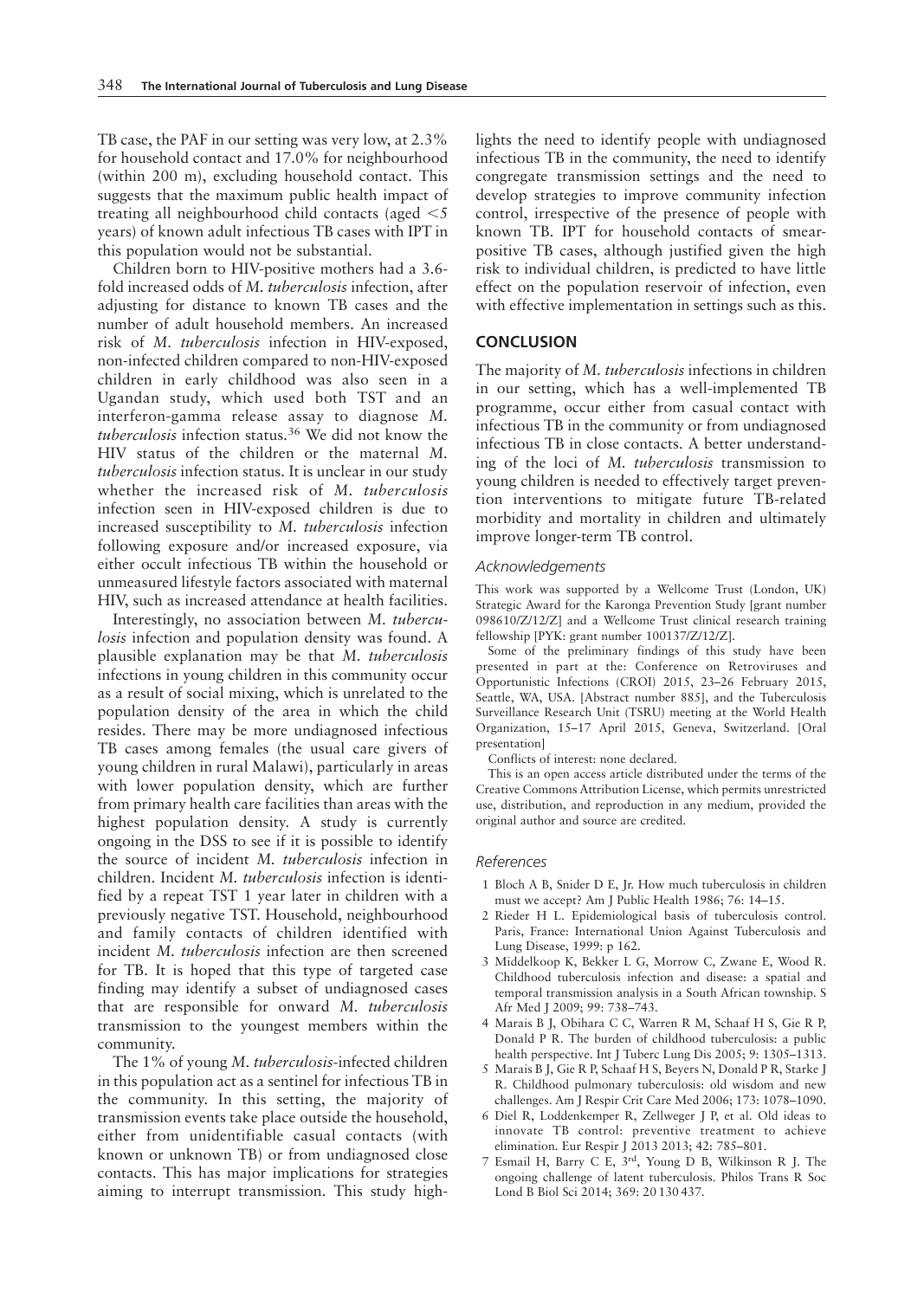- 8 Morrison J, Pai M, Hopewell P C. Tuberculosis and latent tuberculosis infection in close contacts of people with pulmonary tuberculosis in low-income and middle-income countries: a systematic review and meta-analysis. Lancet Infect Dis 2008; 8: 359–368.
- 9 Verver S, Warren R M, Munch Z, et al. Proportion of tuberculosis transmission that takes place in households in a high-incidence area. Lancet 2004; 363: 212–214.
- 10 Crampin A C, Glynn J R, Traore H, et al. Tuberculosis transmission attributable to close contacts and HIV status, Malawi. Emerg Infect Dis 2006; 12: 729–735.
- 11 Buu T N, van Soolingen D, Huyen M N, et al. Tuberculosis acquired outside of households, rural Vietnam. Emerg Infect Dis 2010; 16: 1466–1468.
- 12 Schaaf H S, Michaelis I A, Richardson M, et al. Adult-to-child transmission of tuberculosis: household or community contact? Int J Tuberc Lung Dis 2003; 7: 426–431.
- 13 Wood R, Johnstone-Robertson S, Uys P, et al. Tuberculosis transmission to young children in a South African community: modeling household and community infection risks. Clin Infect Dis 2010; 51: 401–408.
- 14 Madico G, Gilman R H, Checkley W, et al. Community infection ratio as an indicator for tuberculosis control. Lancet 1995; 345: 416–419.
- 15 Zelner J L, Murray M B, Becerra M C, et al. Age-specific risks of tuberculosis infection from household and community exposures and opportunities for interventions in a high-burden setting. Am J Epidemiol 2014; 180: 853–861.
- 16 Middelkoop K, Bekker L G, Morrow C, Lee N, Wood R. Decreasing household contribution to TB transmission with age: a retrospective geographic analysis of young people in a South African township. BMC Infect Dis 2014; 14: 221.
- 17 Mboma S M, Houben R M, Glynn J R, et al. Control of (multi)drug resistance and tuberculosis incidence over 23 years in the context of a well-supported tuberculosis programme in rural Malawi. PLOS ONE 2013; 8: e58192.
- 18 Jahn A, Crampin A, Glynn J, Mwinuka V, et al. Evaluation of a village-informant driven demographic surveillance system. Demographic Res 2007; 16: 219–248.
- 19 Crampin A C, Dube A, Mboma S, et al. Profile: the Karonga Health and Demographic Surveillance System. Int J Epidemiol 2012; 41: 676–685.
- 20 Boccia D, Hargreaves J, Ayles H, Fielding K, Simwinga M, Godfrey-Faussett P. Tuberculosis infection in Zambia: the association with relative wealth. Am J Trop Med Hyg 2009; 80: 1004–1011.
- 21 Odone A, Crampin A C, Mwinuka V, et al. Association between socioeconomic position and tuberculosis in a large populationbased study in rural Malawi. PLOS ONE 2013; 8: e77740.
- 22 Dye C, Scheele S, Dolin P, Pathania V, Raviglione M C. Consensus statement. Global burden of tuberculosis: estimated

incidence, prevalence, and mortality by country. WHO Global Surveillance and Monitoring Project. JAMA 1999; 282: 677– 686.

- 23 Arnadottir T, Rieder H L, Trebucq A, Waaler H T. Guidelines ´ for conducting tuberculin skin test surveys in high prevalence countries. Tubercle Lung Dis 1996; 77 (Suppl 1): 1–19.
- 24 Davies G R, Fine P E, Vynnycky E. Mixture analysis of tuberculin survey data from northern Malawi and critique of the method. Int J Tuberc Lung Dis 2006; 10: 1023–1029.
- 25 Benaglia T, Chauveau D, Hunter D R, Young D. mixtools: an R package for analyzing finite mixture models. J Stat Software 2009; 32: 1–29.
- 26 Peduzzi P, Concato J, Kemper E, Holford T R, Feinstein A R. A simulation study of the number of events per variable in logistic regression analysis. J Clin Epidemiol 1996; 49: 1373–1379.
- 27 Greenland S, Drescher K. Maximum likelihood estimation of the attributable fraction from logistic models. Biometrics 1993; 49: 865–872.
- 28 Rockhill B, Newman B, Weinberg C. Use and misuse of population attributable fractions. Am J Public Health 1998; 88: 15–19.
- 29 Borgdorff M. Annual risk of infection—time for an update? Bull World Health Organ 2002; 80: 501–502.
- 30 Joos T J, Miller W C, Murdoch D M. Tuberculin reactivity in bacille Calmette-Guerin vaccinated populations: a compilation of international data. Int J Tuberc Lung Dis 2006; 10: 883–891.
- 31 Reid J K, Ward H, Marciniuk D, Hudson S, Smith P, Hoeppner V. The effect of neonatal bacille Calmette-Guerin vaccination on purified protein derivative skin test results in Canadian aboriginal children. Chest 2007; 131: 1806–1810.
- 32 Fine P E, Bruce J, Ponnighaus J M, Nkhosa P, Harawa A, Vynnycky E. Tuberculin sensitivity: conversions and reversions in a rural African population. Int J Tuberc Lung Dis 1999; 3: 962–975.
- 33 Buu T N, Quy H T, Qui N C, Lan N T, Sy D N, Cobelens F G. Decrease in risk of tuberculosis infection despite increase in tuberculosis among young adults in urban Viet Nam. Int J Tuberc Lung Dis 2010; 14: 289–295.
- 34 Wood R, Liang H, Wu H, et al. Changing prevalence of tuberculosis infection with increasing age in high-burden townships in South Africa. Int J Tuberc Lung Dis 2010; 14: 406–412.
- 35 Mossong J, Hens N, Jit M, et al. Social contacts and mixing patterns relevant to the spread of infectious diseases. PLOS MED 2008; 5: e74.
- 36 Marquez C, Chamie G, Achan J, et al., eds. Tuberculosis infection in early childhood in Uganda and the influence of HIV exposure. 21st Conference of Retroviral and Opportunistic Infections, 3–6 March, 2014; Boston, MA, USA. http:// www.croiwebcasts.org/console/player/22177?mediaType =slidevideo&